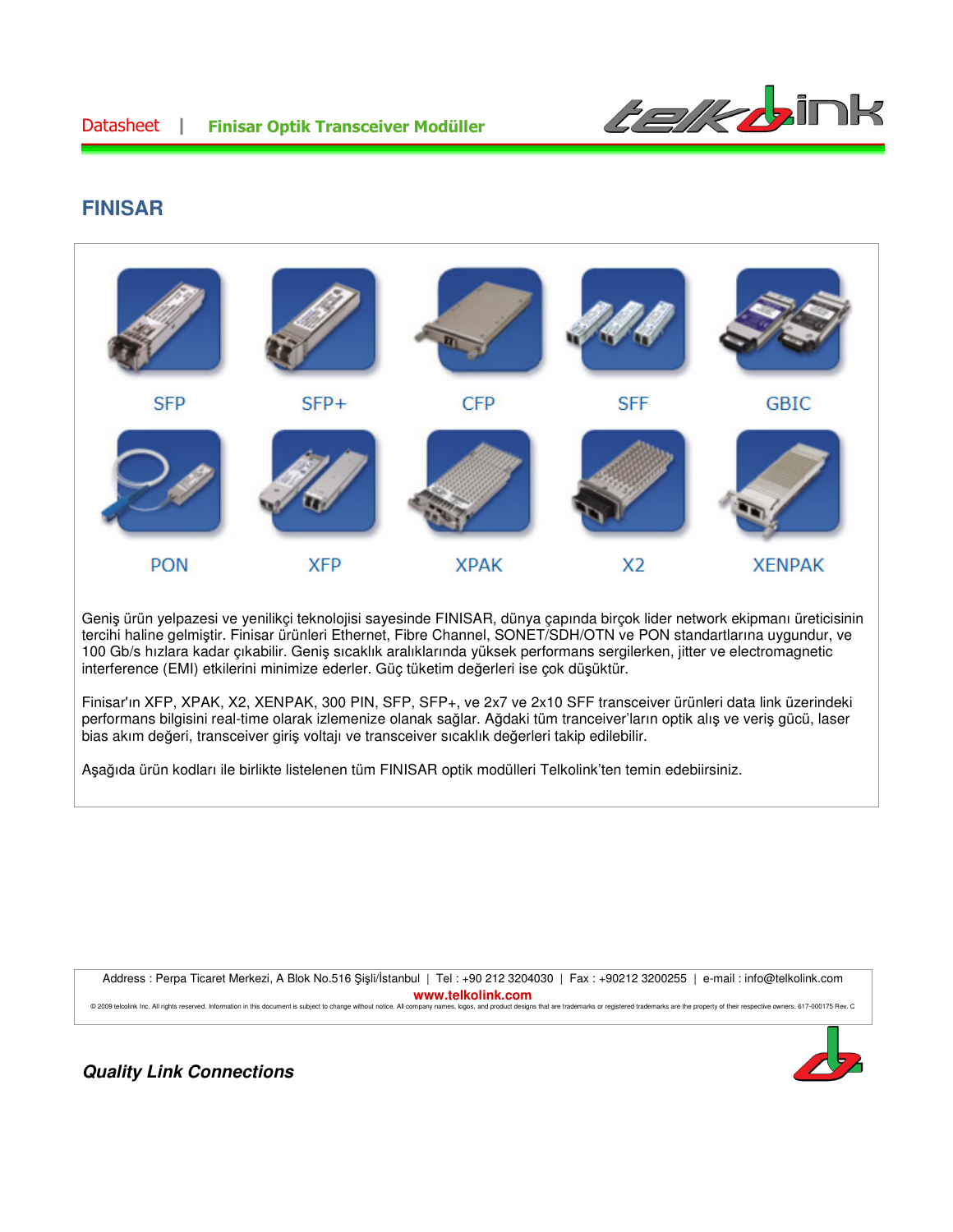

**SFP Modules** 

- FWLF15197Dxx 1.25Gb/s CWDM RoHS Compliant Pluggable SFP
- FWLF15217Dxx Multi-rate CWDM RoHS Compliant Pluggable SFP
- FWLF1524P2Vxx 4 Gigabit RoHS Compliant CWDM SFP
- FWLF1631xx 2.67 Gigabit RoHS Compliant DWDM SFP
- FWLF1634RLxx 4 Gigabit RoHS Compliant DWDM SFP
- FTLF2318P1BCL 1.25 Gbps Smart SFP 1310nm Transceiver
- FTLF2318P1BNL 1.25 Gbps Smart SFP 1310nm Transceiver
- FWLF2519C1Cxx 125M-1.25Gbps Multi-Rate Smart SFP CWDM Transceiver
- FCLF-8520-3 / FCLF-8521-3 RoHS 6 Compliant 1000BASE-T RoHS 0 to 85C Copper SFP Transceiver
- FCLF852xP2BTL RoHS 6 Compliant 1000BASE-T -40/85C Copper SFP Transceiver
- FTLF1217P2xTL RoHS 6 Compliant FE 1310nm LED SFP Transceiver
- FTLF1318P2xCL 1.25 Gb/s RoHS Compliant Long-Wavelength
- FTLF1318P3BTL Industrial Temperature 1.25 Gb/s RoHS Compliant Long-Wavelength Pluggable SFP
- FTLF1321P1xTL OC-48 SR/STM I-16 RoHS Compliant Multirate SFP
- FTLF1322P1xTR OC-12 IR-1/STM S-4.1 RoHS Compliant SFP
- FTLF1323P1xTL OC-3 LR-1/STM L-1.1 RoHS Compliant SFP
- FTLF1323P1xTR OC-3 IR-1/STM S-1.1 RoHS Compliant SFP
- FTLF1324P2xTL 4 Gigabit RoHS Compliant Long-Wavelength SFP Transceiver
- FTLF1419P1xCL 2 Gigabit 40km RoHS Compliant Long-Wavelength SFP
- FTLF1421P1xCL OC-48 IR-1/STM S-16.1 RoHS Compliant Multirate SFP
- FTLF1422P1xTL OC-12 LR-1/STM L-4.1 RoHS Compliant SFP
- FTLF1424P2xCL 4 Gigabit RoHS Compliant Long-Wavelength SFP
- FTLF1518P1BTL 1.25Gb/s RoHS Compliant Long-Wavelength
- FTLF1519P1xNL 2 Gigabit 80km RoHS Compliant Extended Temperature Long-Wavelength SFP
- FTLF1521P1xCL OC-48 IR-2/STM S-16.2 RoHS Compliant Multirate SFP
- FTLF1522P1xTL OC-12 LR-1/STM L-4.2 RoHS Compliant SFP
- FTLF1523P1xTL OC-3 LR-2/STM L-1.2 RoHS Compliant SFP
- FTLF1619P1xCL 2 Gigabit 110km RoHS Compliant Long-Wavelength
- FTLF1621P1xCL OC-48 LR-2/STM L-16.2 RoHS Compliant Pluggable SFP Transceiver
- FTLF1721P2xTL OC-48 LR-1/STM L-16.1 RoHS Compliant Pluggable SFP
- FTLF8519P2xCL RoHS 6 Compliant 2Gb/s 850nm FC 0 to 70C SFP Transceiver
- FTLF8519P2xNL RoHS 6 Compliant 2Gb/s 850nm FC -20 to 85C SFP Transceiver
- FTLF8519P2xTL RoHS 6 Compliant 2Gb/s 850nm FC -40 to 85C SFP Transceiver
- FTLF8524P2xNL RoHS 6 Compliant 4Gb/s 850nm FC -20 to 85C SFP Transceiver
- FTLF8524P2xNV RoHS 6 Compliant 4Gb/s 850nm FC -20 to 85C, Rate Select SFP
- FWDM-1619-7D-xx 1 Gigabit CWDM SFP with APD Receiver
- FWLF1621P2Txx Multi-rate CWDM RoHS Compliant Pluggable SFP

Address : Perpa Ticaret Merkezi, A Blok No.516 Şişli/İstanbul | Tel : +90 212 3204030 | Fax : +90212 3200255 | e-mail : info@telkolink.com **www.telkolink.com**

© 2009 telcolink Inc. All rights reserved. Information in this document is subject to change without notice. All company names, logos and product designs that are trademarks or registered trademarks are the property of the



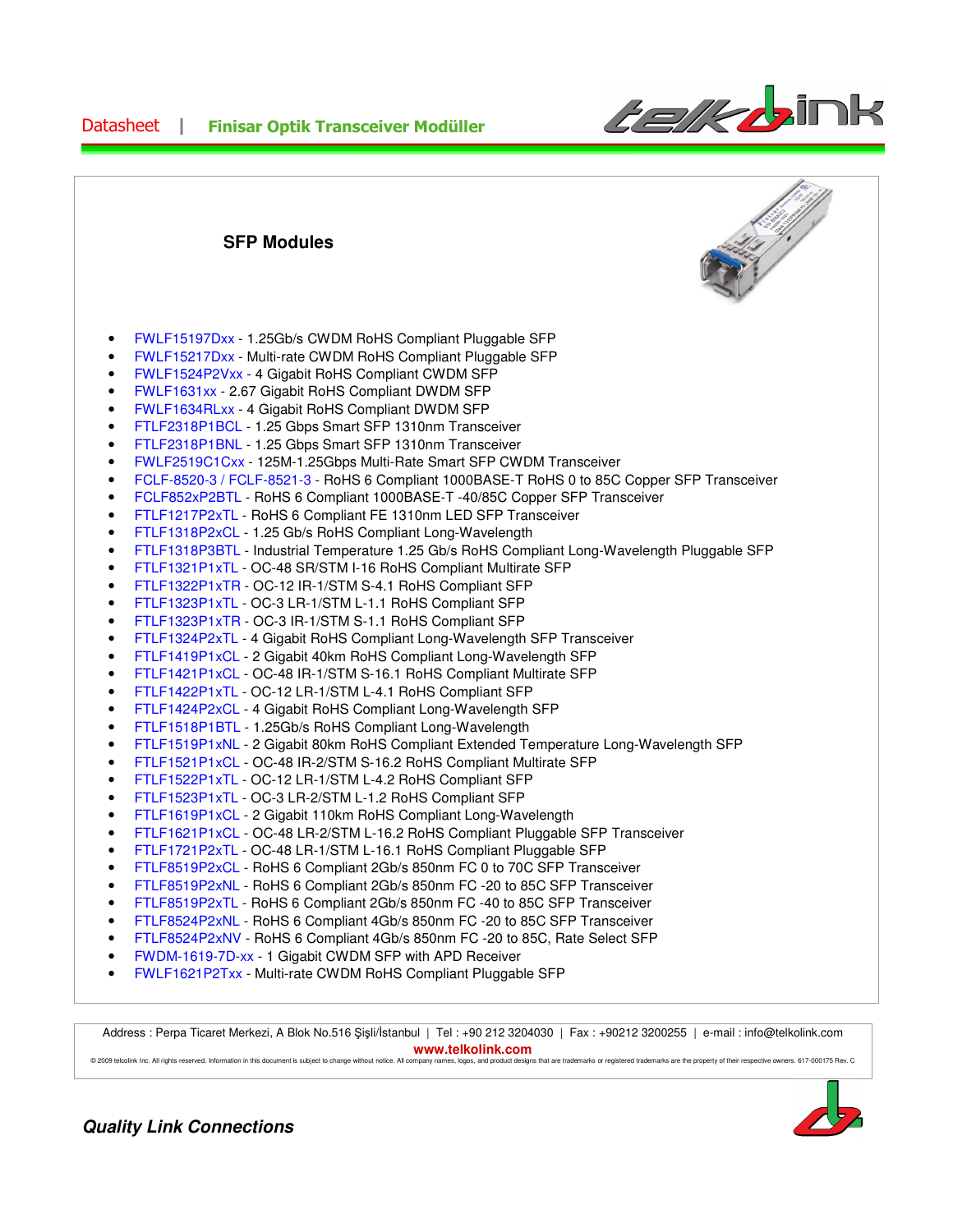

| <b>SFP+ Modules</b>                                                                                                                                                                                                                                                                                                                                                                                                                                                                                                                                                                                                                                                                                                                                                                                                                                                                                                                                                                                                                                                                                                                                                                                       |  |
|-----------------------------------------------------------------------------------------------------------------------------------------------------------------------------------------------------------------------------------------------------------------------------------------------------------------------------------------------------------------------------------------------------------------------------------------------------------------------------------------------------------------------------------------------------------------------------------------------------------------------------------------------------------------------------------------------------------------------------------------------------------------------------------------------------------------------------------------------------------------------------------------------------------------------------------------------------------------------------------------------------------------------------------------------------------------------------------------------------------------------------------------------------------------------------------------------------------|--|
| FTLF1328P2BNV - 8 Gigabit RoHS Compliant Long-Wavelength SFP+ Transceiver<br>FTLF1428P2BNV - 8 Gigabit RoHS Compliant Long-Wavelength SFP+ Transceiver<br>FTLF8528P2BCV - RoHS 6 Compliant 8.5 Gb/s 850nm FC 0 to 70C SFP+ Transceiver<br>$\bullet$<br>FTLF8528P2BNV - RoHS 6 Compliant 8.5 Gb/s 850nm FC -5 to 85C SFP+ Transceiver<br>FTLX1371D3BCL - RoHS-6 Compliant 10Gb/s 220m Multi Mode Datacom SFP+ Transceiver<br>$\bullet$<br>FTLX1471D3BCL - RoHS-6 Compliant 10Gb/s 10km Single Mode Datacom SFP+ Transceiver<br>$\bullet$<br>FTLX1471D3BCV - RoHS-6 Compliant 1G/10G 10km Datacom SFP+ Transceiver<br>$\bullet$<br>FTLX1471D3BNL - RoHS-6 Compliant 10Gb/s Extended Temperature 10km Single Mode Datacom SFP+<br>$\bullet$<br>FTLX1471D3BTL - 10Gb/s Industrial Temperature 10km Single Mode Datacom SFP+ Transceiver<br>$\bullet$<br>FTLX1671D3BCL - RoHS-6 Compliant 10Gb/s 40km Datacom SFP+ Transceiver<br>$\bullet$<br>FTLX8571D3BCL - 10Gb/s 850nm Multimode Datacom SFP+ Transceiver<br>$\bullet$<br>FTLX8571D3BCV - RoHS-6 Compliant 1G/10G 850nm Multimode Datacom SFP+ Transceiver<br>FTLX8571D3BNL - RoHS-6 Compliant Extended Temperature 10Gb/s 850nm SFP+ Datacom Transceiver |  |



Address : Perpa Ticaret Merkezi, A Blok No.516 Şişli/İstanbul | Tel : +90 212 3204030 | Fax : +90212 3200255 | e-mail : info@telkolink.com **www.telkolink.com**  © 2009 teloplink Inc. All rights reserved. Information in this document is subject to change without notice. All company names, logos, and product designs that are trademarks or registered trademarks are the property of th

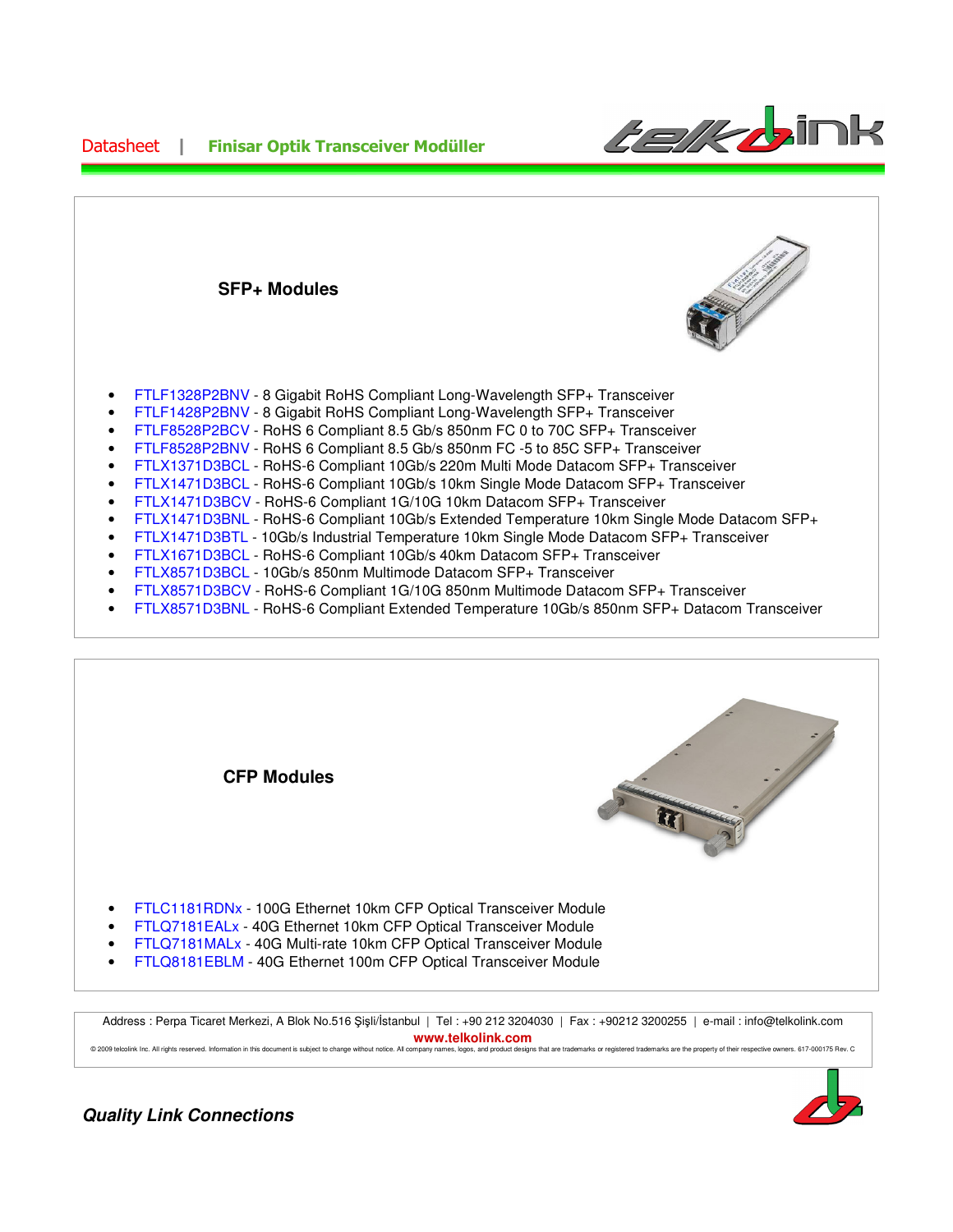

- FTLF1319F1xTL 2 Gigabit RoHS Compliant Long-Wavelength 2x5 Pin SFF
- FTLF1321S1xTL OC-48 SR-1/STM S-16 RoHS Multirate 2x10 Pin SFF
- FTLF1322F2xTR OC-12 SR-1/STM I-4 or OC-12 IR-1/STM S-4.1 2x5 SFF Tranceiver
- FTLF1323F2xTR OC-3 SR-1/STM I-1 or OC-3 IR-1/STM S-1.1 2x5 SFF Transceiver
- FTLF1421S1xCL OC-48 IR-1/STM S-16.1 RoHS Multirate 2x10 Pin SFF
- FTLF1621S1xCL OC-48 LR-2/STM L-16.2 RoHS Multirate 2x10 Pin SFF
- FTLF1721S1xCL OC-48 LR-1/STM L-16.1 RoHS Multirate 2x10 Pin SFF
- FTLF8519F2xCL RoHS Compliant 2Gb/s 850nm 0 to 70C 2x5 Pin SFF
- FTLF8519F2xNL RoHS Compliant 2Gb/s 850nm-10 to 85C 2x5 Pin SFF
- FTLF8519F2xTL RoHS Compliant 2Gb/s 850nm-40 to 85C 2x5 Pin SFF
- FTLF8524E2xNL 4 Gigabit RoHS Compliant Short-Wavelength 2x7 Pin SFF
- FTLF8524E2xNV 4 Gigabit RoHS Compliant Short-Wavelength 2x7 Pin SFF



Address : Perpa Ticaret Merkezi, A Blok No.516 Şişli/İstanbul | Tel : +90 212 3204030 | Fax : +90212 3200255 | e-mail : info@telkolink.com **www.telkolink.com** 

ect to change without notice. All company names, logos, and product designs that are trademarks or registered trademarks are the property of their respective owners. 617-000175 Rev. C



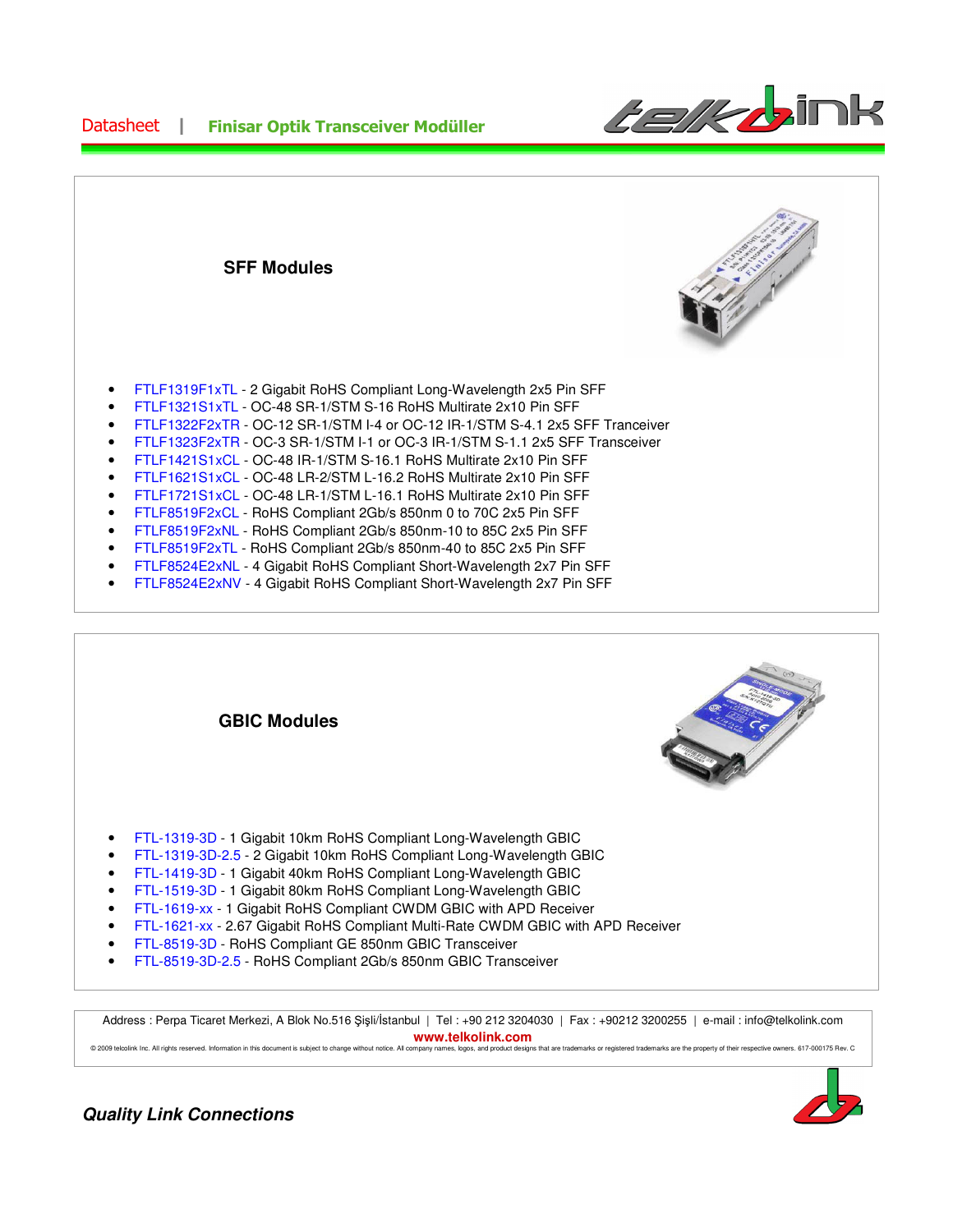





• FTLX8511D3BTL - Datacom RoHS Compliant I-Temp 10 Gb/s 300m XFP

Address : Perpa Ticaret Merkezi, A Blok No.516 Şişli/İstanbul | Tel : +90 212 3204030 | Fax : +90212 3200255 | e-mail : info@telkolink.com **www.telkolink.com**  © 2009 telcolink Inc. All rights reserved. Information in this document is subject to change without notice. All company names, logos, and product designs that are trademarks or registered trademarks are the property of th